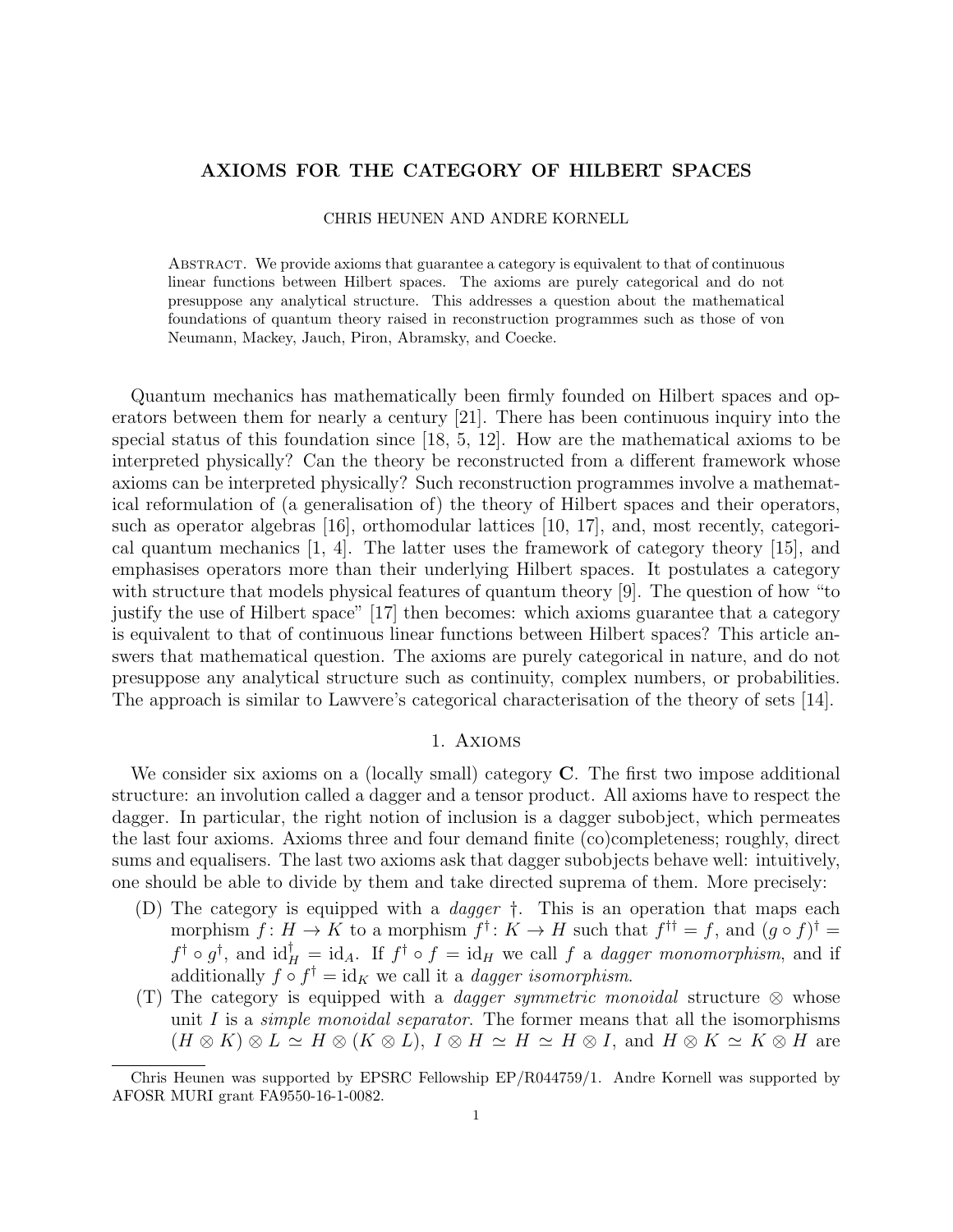dagger isomorphisms. The latter means that  $I$  has exactly two subobjects, and that  $f = g : H \otimes K \to L$  as soon as  $f \circ (h \otimes k) = g \circ (h \otimes k)$  for all  $h : I \to H$  and  $k: I \to K$ .

- (B) Any two objects H and K have a *dagger biproduct*  $H \oplus K$ , and there is a zero object 0. The latter means that for every object H there exist unique morphisms  $0 \to H$  and  $H \to 0$ . Hence any two objects H and K have a unique morphism  $0_{H,K}: H \to K$ that factors through 0. The former means that there are dagger monomorphisms  $i: H \to H \oplus K$  and  $j: K \to H \oplus K$  that make  $H \oplus K$  a coproduct of H and K and satisfy  $j^{\dagger} \circ i = 0_{H,K}$  [13].
- (E) Any two morphisms  $H \to K$  have a *dagger equaliser*  $f: E \to H$ , that is, an equaliser f that is a dagger monomorphism.
- (K) Any dagger monomorphism  $N \to H$  is a dagger equaliser of some morphism  $H \to K$ and  $0_{H,K}: H \to K$ .
- (C) The wide subcategory of dagger monomorphisms has directed colimits. This means that if  $(N, \leq)$  is a directed partially ordered set,  $H_n$  are objects, and  $H_{m \leq n} : H_m \to$  $H_n$  are dagger monomorphisms, then there is a universal object H with dagger monomorphisms  $H_n \to H$  commuting with  $H_{m \leq n}$ .

The category Hilb of (real or complex) Hilbert spaces and continuous linear functions satisfies these axioms: (D) is given by adjoints,  $(T)$  by tensor product,  $(B)$  by direct sum, (E) and (K) by closed subspaces, and (C) by the completion of the directed union.

From now on, we assume a category C satisfying the above axioms. We will progressively investigate the structure of  $C$ , and eventually prove that it is in fact equivalent to **Hilb**.

## 2. Scalars

We begin by looking at the morphisms  $z: I \to I$ . These are called scalars, because in any category they form a monoid under composition, with  $id_I : I \to I$  as multiplicative unit. In a monoidal category as in axiom  $(T)$ , this monoid is commutative, because the multiplication of two scalars  $z, w: I \rightarrow I$  equals

$$
(1) \tI \simeq I \otimes I \xrightarrow{w \otimes z} I \otimes I \simeq I
$$

for which an Eckmann-Hilton argument holds [9, Lemma 2.3].

The dagger of axiom (D) provides an involution on scalars. The biproducts of axiom (B) affords a matrix calculus on morphisms [9, Section 2.2.4]. In particular, there are a diagonal map  $(i, j): I \oplus I \to I$  and a codiagonal map  $(i, j)$ <sup>†</sup>:  $I \to I \oplus I$  that let us add scalars  $w, z \colon I \to I$ :

(2) 
$$
I \xrightarrow{(i j)^{\dagger}} I \oplus I \xrightarrow{w \oplus z} I \oplus I \xrightarrow{(i j)} I.
$$

Together with the zero morphism  $0_{I,I}: I \to I$ , the scalars hence form an involutive commutative semiring [9, Lemma 2.15].

**Lemma 1.**  $\mathcal{I} = \mathbf{C}(I, I)$  is a field with involution  $z \mapsto z^{\dagger}$ .

*Proof (sketch)*. To see that there are multiplicative inverses, let  $z \in \mathcal{I}$ . By axiom (E), it factors as an epimorphism  $I \to H$  followed by a dagger monomorphism  $f: H \to I$ . It then follows from the simplicity of I in axiom (T) that f is either zero or invertible. If  $f = 0$  then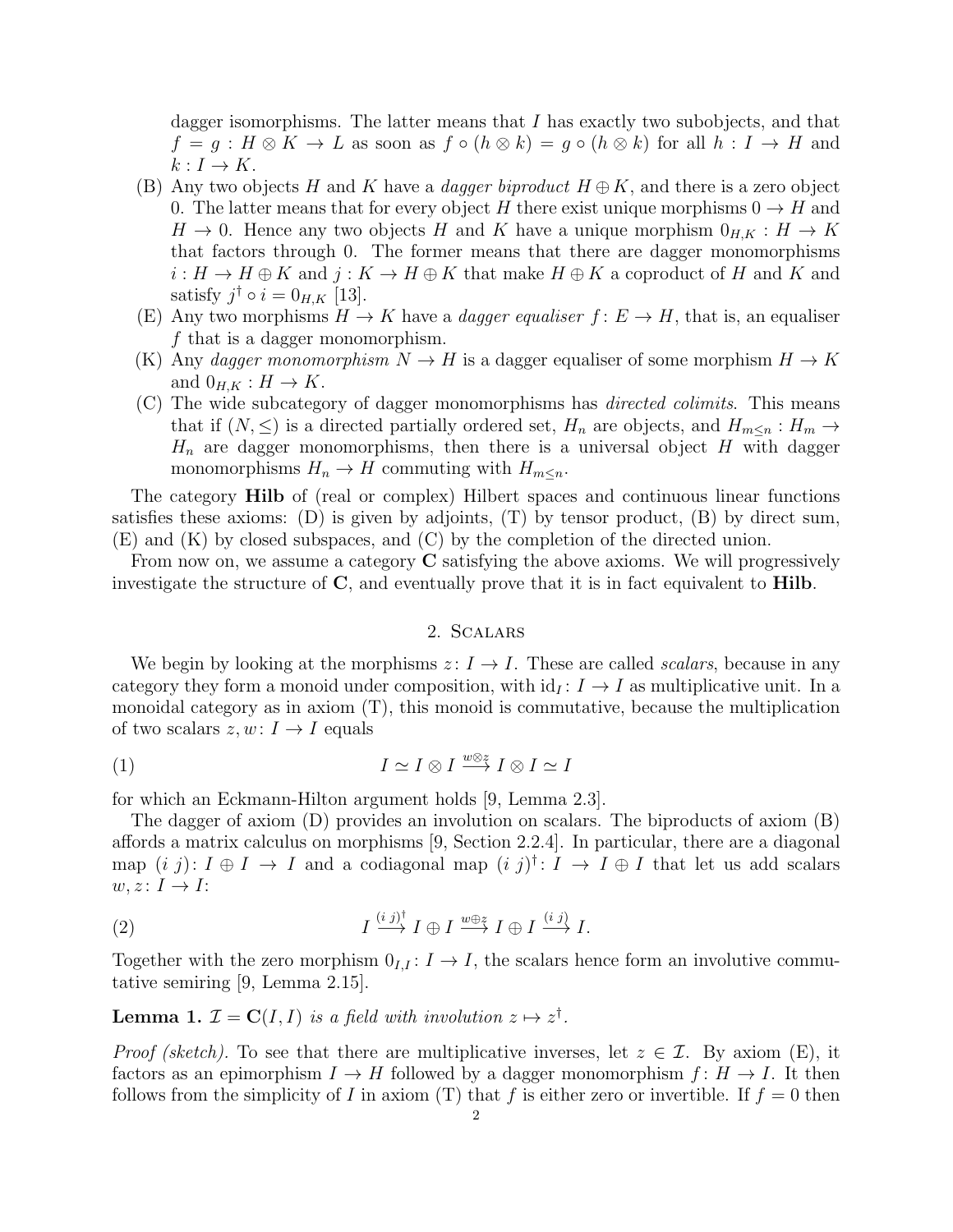$z = 0$ . If f is invertible then z is an epimorphism. But then  $z^{\dagger}$  is monic and hence zero or invertible. In either case z is zero or invertible.

Thus  $\mathcal I$  must either have negative inverses, or be zerosumfree. The latter means that  $w + z = 0$  implies  $w = z = 0$ . But this would contradict axiom (K), because the equaliser  $\ker(f)$  of  $f: H \to K$  and  $0_{H,K}$  is zero if and only if f is a monomorphism, but according to (2) ker(i j) = 0 if  $w + z = 0$  whereas (i j)  $\neq 0$ . For details, see [7, Lemma 4.5].

We will see in Proposition 5 below that in fact  $\mathcal I$  must be  $\mathbb R$  (with the trivial involution) or C. Furthermore, any morphism  $f: H \to K$  can be multiplied with a scalar  $z: I \to I$  to get:

(3) 
$$
H \simeq I \otimes H \xrightarrow{z \otimes f} I \otimes K \simeq K.
$$

Similarly, the addition of (2) works just as well for parallel morphisms  $f, g \colon H \to K$  of arbitrary type. It follows from Lemma 1 that the morphisms  $H \to K$  always form a vector space over *I*. In particular, we may consider morphisms  $I \rightarrow H$  to be vectors.

## 3. PROJECTIONS

Now consider *projections* on an object H, that is, morphisms  $p: H \to H$  satisfying  $p^{\dagger} \circ p =$ p. They are partially ordered by  $p \leq q$  if and only if  $q \circ p = p$ . We next show that arbitrary subsets of projections have least upper bounds, and there is an *orthocomplement*  $p^{\perp}$  satisfying  $p^{\perp \perp} = p$ , and  $p \leq q$  if and only if  $q^{\perp} \leq p^{\perp}$ .

**Lemma 2.** The projections on an object H form a complete ortholattice with  $p^{\perp} = id_H - p$ .

*Proof (sketch)*. Projections on H are in one-to-one correspondence with *dagger subobjects* of H, that is, dagger isomorphism classes of dagger monomorphisms  $f: N \to H$ . These are also partially ordered, by  $f \leq q$  when f factors through q. Axiom (K) provides an order isomorphism between the two, see [8, Lemma 5 and Proposition 12]. By Axiom  $(C)$ , these partially ordered sets furthermore have least upper bounds of directed subsets.

The orthocomplement of a dagger subobject  $f: N \to H$  is given by ker $(f^{\dagger})$ . Axioms (D) and (E) ensure that it indeed satisfies  $f^{\perp \perp} = f$ , and  $f \leq g$  if and only if  $g^{\perp} \leq f^{\perp}$  [8, Lemma 1].

By axioms (B) and (E), pullbacks exist, and so any two dagger subobjects have a greatest lower bound [8, Lemma 2]. But because of the orthocomplementation any two dagger subobjects then have a least upper bound. Hence any finite number of projections have a least upper bound.

Now, the least upper bound of an arbitrary subset of projections is the least upper bound of the directed family of least upper bounds of finite subsets, and hence exists. Finally, it is clear that  $p^{\perp} = id_H - p$  is an orthocomplement.

**Notation.** Morphisms out of I will play a dual role, as we will also regard them as vectors in a Hilbert space. To distinguish between these two roles we will use the following notation. For an object H, we write H for the homset  $\mathbf{C}(I, H)$ . For a morphism  $f: H \to K$ , we write  $F: \mathcal{H} \to \mathcal{K}$  for the function that postcomposes with f.

We have already established that  $\mathcal H$  is a vector space (over  $\mathcal I$ ), and that F is a linear function. In fact, axiom (D) makes  $\mathcal H$  into a Hermitian space [11, Definition 1.1]: the Hermitan form  $\langle f | g \rangle$  of  $f, g \in \mathcal{H}$  is  $g^{\dagger} \circ f \in \mathcal{I}$ ; nondegeneracy follows from axiom (E) [20,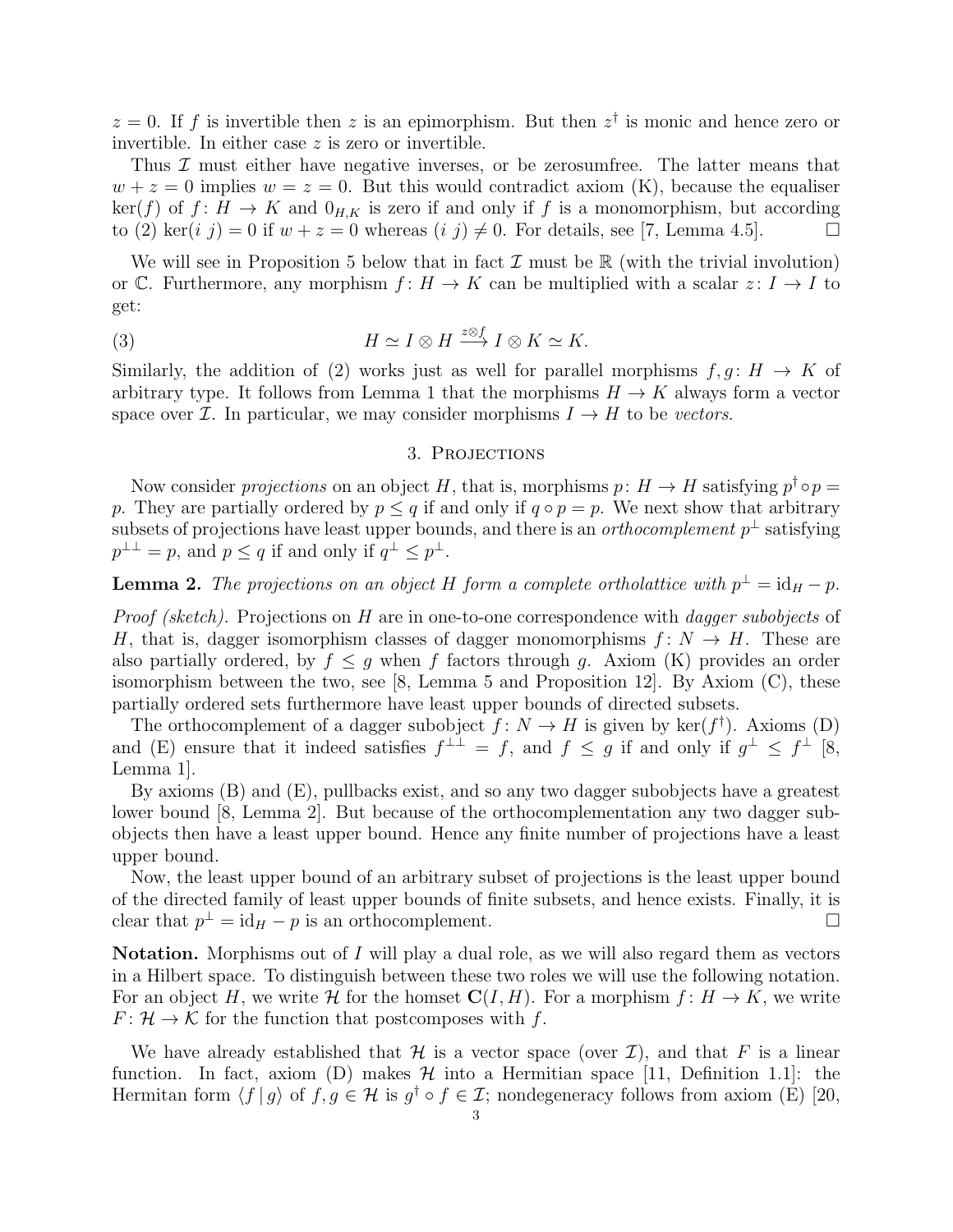Lemma 2.5. Hence we can speak about the orthocomplement  $V^{\perp} = \{f \in \mathcal{H} \mid \forall v \in \mathcal{U} \mid \forall v \in V\}$  $V: \langle f | v \rangle = 0$  of a subspace  $V \subseteq \mathcal{H}$ . A subspace V is called *closed* when  $V^{\perp \perp} = V$ . We now justify using the same notation for this orthocomplementation, which ostensibly differs from that of Lemma 2.

**Lemma 3.** The function  $p \mapsto p \circ \mathcal{H} = \{p \circ h \mid h \in \mathcal{H}\}\$ is an isomorphism from the ortholattice of projections on H to the ortholattice of closed subspaces of H.

*Proof.* For a projection  $p : H \to H$  and a vector  $h \in \mathcal{H}$ :

$$
h \in p^{\perp} \circ \mathcal{H} \iff (\mathrm{id}_{H} - p) \circ h = h \iff p \circ h = 0
$$
  

$$
\iff \forall f \in \mathcal{H} : (p \circ f)^{\dagger} \circ h = f^{\dagger} \circ p \circ h = 0 \iff h \in (p \circ \mathcal{H})^{\perp}.
$$

The third equivalence uses that I is a monoidal separator as in axiom (T). Thus  $p^{\perp} \circ \mathcal{H} =$  $(p \circ \mathcal{H})^{\perp}$ , and  $(p \circ \mathcal{H})^{\perp \perp} = p \circ \mathcal{H}$  is indeed a closed subspace of  $\mathcal{H}$ .

Observe that  $0_{H,H} \circ \mathcal{H} = \{0_{H,H}\}\$ , that  $\mathrm{id}_H \circ \mathcal{H} = \mathcal{H}$ , and that  $p \circ \mathcal{H} \subseteq q \circ \mathcal{H}$  when  $p \leq q$ . Hence  $p \mapsto p \circ \mathcal{H}$  is a monotone function that respects orthocomplementation. It remains to show that it is an order embedding and that it is surjective.

Let p and q be projections on H. If  $p \circ \mathcal{H} \subseteq q \circ V$ , then  $q \circ p \circ f = p \circ v$  for all  $f \in \mathcal{H}$  by axiom (T), and so  $q \circ p = p$ , that is,  $p \leq q$ . Therefore, the function  $p \mapsto p \circ \mathcal{H}$  is an order embedding, and in particular injective.

To establish that it is surjective, let V be a closed subspace of  $H$ . For a nonzero vector  $h \in \mathcal{H}$ , define a projection

$$
p_h = (h \circ h^{\dagger}) \cdot (h^{\dagger} \circ h)^{-1} : H \to H
$$

where the dot denotes the scalar multiplication of (3). Set  $p = \bigvee_{v \in V \setminus \{0\}} p_v$ . For each vector  $v \in V \setminus \{0\}$  then  $p_v \circ v = v$  and so  $p \circ v = p \circ p_v \circ v = p_v \circ v = v$ . Thus  $V \subseteq p \circ \mathcal{H}$ .

Let h be a nonzero vector in  $\mathcal{H}$ , and assume that  $h \in V^{\perp}$ . Then  $p_h \circ p_v = 0$  for all  $v \in V \setminus \{0\};$  in other words,  $p_v \leq p_h^{\perp}$ . It follows that  $p = \bigvee_{v \in V \setminus \{0\}} p_v \leq p_h^{\perp}$ , and so  $p_h \circ p = 0$ . Hence  $p_h \circ \mathcal{H} \perp p \circ \mathcal{H}$ , and in particular  $h \perp p \circ \mathcal{H}$ . Therefore any vector  $h \in \mathcal{H}$  that is orthogonal to V is also orthogonal to  $p \circ \mathcal{H}$ . Since both V and  $p \circ \mathcal{H}$  are closed subspaces of H, we conclude that  $p \circ \mathcal{H} \subseteq V$ . Altogether,  $p \circ \mathcal{H} = V$ , and the function  $p \mapsto p \circ \mathcal{H}$  is surjective.  $\Box$ 

### 4. ORTHOGONALITY

A Hermitian space H is called *orthomodular* when  $\mathcal{H} = V \oplus V^{\perp}$  for all closed subspaces  $V \subseteq \mathcal{H}$  [11, Definition 1.2].

## **Lemma 4.**  $H$  is an orthomodular space.

*Proof.* Let V be a closed subspace of  $H$ , and let v be a vector in V. Lemma 3 provides a projection p on H such that  $V = p \circ \mathcal{H}$ . Trivially  $p \circ v \in V$ . Also  $p^{\perp} \circ v \in V^{\perp}$  because for all  $w \in V$ :

$$
w^{\dagger} \circ (p^{\perp} \circ v) = ((\mathrm{id}_{H} - p) \circ w)^{\dagger} \circ v = (w - (p \circ w))^{\dagger} \circ v = 0.
$$

We conclude that  $v = (p \circ v) + (p^{\perp} \circ v) \in V + V^{\dagger}$  and more generally that  $\mathcal{H} = V \oplus V^{\perp}$ .  $\Box$ 

The next step uses orthogonal subsets of  $H$  that can be infinite. This requires some preparation. If R is a finite set, axiom (B) shows that a coproduct  $\bigoplus_R I$  of copies of I indexed by R exists; denote it by  $I^R$ . We may assume that  $I^R = I$  when R is a singleton.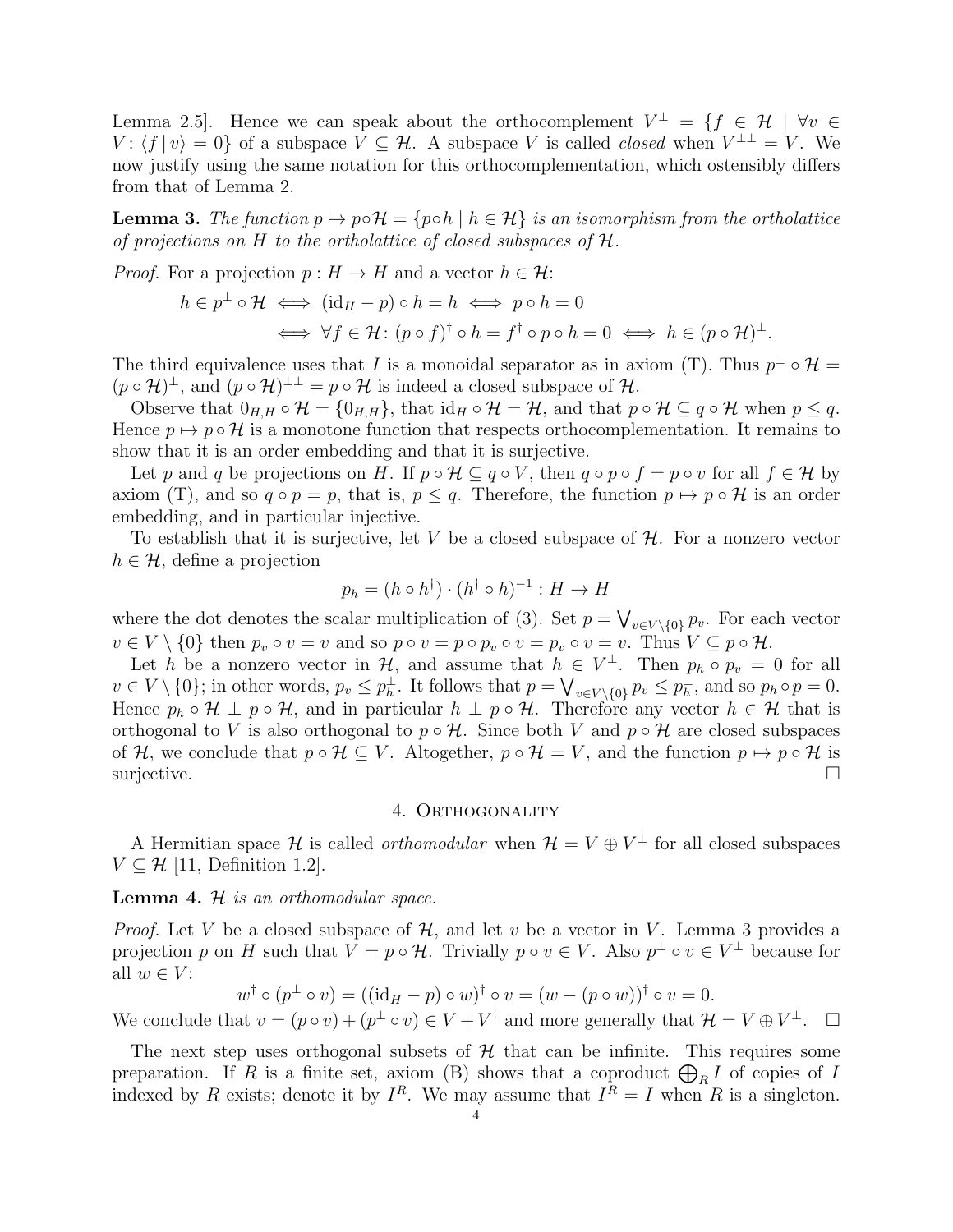Write  $i_{R,S}: I^R \to I^S$  for the canonical morphism induced by an inclusion  $R \subseteq S$  of finite sets. Then  $i_{S,T} \circ i_{R,S} = i_{R,T}$  for all finite sets  $R \subseteq S \subseteq T$ . Moreover, using the matrix calculus for morphisms afforded by axiom (B) [9, Section 2.2.4], it is clear that  $i_{R,S}$  is a dagger monomorphism.

Now let A be an arbitrary set. Write  $R \in A$  if R is a finite subset of A. The morphisms  $i_{R,S}$  form a diagram of dagger monomorphisms in C indexed by the category of finite subsets  $R \in A$  and inclusions between them. By axiom (C) this diagram has a colimit  $I^A$ , with universal dagger monomorphisms  $i_{R,A}: I^R \to I^A$ . (If A is finite, the diagram has a terminal object, so both definitions of  $I^A$  agree.)

**Proposition 5.** The involutive field  $\mathcal I$  is isomorphic to  $\mathbb R$  (with the trivial involution) or  $\mathbb C$ , and  $H$  is a Hilbert space for any object  $H$ .

*Proof.* In a first step, we show that  $e_a = i_{\{a\},A} : I \to I^A$  is an orthonormal subset of  $\mathbb{C}(I, I^A)$ , where a ranges over an arbitrary set A. Because  $e_a$  is a dagger monomorphism,  $\langle e_a | e_a \rangle =$  $e_a^{\dagger} \circ e_a = \text{id}_{I^A}$ . Similarly, for distinct  $a, b \in A$ :

$$
\langle e_a | e_b \rangle = e_a^{\dagger} \circ e_b = i^{\dagger}_{\{a\},\{a,b\}} \circ i^{\dagger}_{\{a,b\},A} \circ i_{\{a,b\},A} \circ i_{\{b\},\{a,b\}} = i^{\dagger}_{\{a\},\{a,b\}} \circ i_{\{b\},\{a,b\}} = 0,
$$

because  $i_{\{a\},\{a,b\}}: I^{\{a\}} \to I^{\{a,b\}}$  and  $i_{\{b\},\{a,b\}}: I^{\{b\}} \to I^{\{a,b\}}$  are inclusions of distinct summands of  $I^{\{a,b\}} = I^{\{a\}} \oplus I^{\{b\}}$ .

Thus  $\mathbf{C}(I, I^{\mathbb{N}})$ , which is an orthomodular space over  $\mathcal I$  by Lemma 4, has an infinite orthonormal subset. It follows from Soler's Theorem that  $\mathcal I$  is isomorphic to  $\mathbb R$  or  $\mathbb C$ , see [19] or [11, Theorem 1.3]. It is not isomorphic to  $\mathbb H$  because it is commutative [2].

Now let H be an object of C. The Hermitian space  $\mathbf{C}(I, H \oplus I^{\mathbb{N}})$  is an orthomodular space by Lemma 4. It has an infinite orthonormal subset because the inclusion morphism  $I^{\tilde{N}} \to$  $H \oplus I^{\mathbb{N}}$  is a dagger monomorphism, and thus postcomposition by this inclusion morphism is a function  $\mathbf{C}(\widetilde{I},\widetilde{I}^{\mathbb{N}})\to\mathbf{C}(I,\widetilde{H}\oplus I^{\mathbb{N}})$  that preserves the Hermitian form. Appealing again to Solèr's theorem, we conclude that  $\mathbf{C}(I, H \oplus I^{\mathbb{N}})$  is a Hilbert space over  $\mathcal{I}$ .

Similarly, postcomposing with the inclusion morphism  $H \to H \oplus I^{\mathbb{N}}$  gives a function  $\mathcal{H} \to \mathbf{C}(I, H \oplus I^{\mathbb{N}})$  that preserves the Hermitian form. It follows that the Hermitian form on  $\mathcal H$  is an inner product. If  $\mathcal H$  has an infinite orthonormal subset, then it is a Hilbert space over  $\mathcal I$  by Lemma 4 and Solèr's Theorem. If  $\mathcal H$  does not have an infinite orthonormal subset, then it is simply a finite-dimensional inner product space over  $\mathcal I$  and thus also a Hilbert space over  $\mathcal{I}$ .

We could insist on complex rather than real numbers by adding a further axiom stating that there exists a morphism  $z: I \to I$  such that  $z^{\dagger} \neq z$ .

# Corollary 6. The assignment of  $F: \mathcal{H} \to \mathcal{K}$  to  $f: H \to K$  is a functor  $\mathbf{C}(I, -): \mathbf{C} \to \mathbf{Hilb}$ .

*Proof.* If  $f : H \to K$  is a morphism in C, we have to show that the function  $F : \mathcal{H} \to \mathcal{K}$  is continuous and linear. Because  $f^{\dagger} \circ f : H \to H$  is a morphism, postcomposition with it is a linear operator  $T : \mathcal{H} \to \mathcal{H}$  by axioms (B) and (T) [9, Lemma 2.6 and Proposition 2.23]. For all  $g, h \in \mathcal{H}$ , we find  $\langle h | T(g) \rangle = h^{\dagger} \circ (f^{\dagger} \circ f \circ g) = (f^{\dagger} \circ f \circ h)^{\dagger} \circ g = \langle T(h) | g \rangle$ , so T is self-adjoint. It follows from the Hellinger-Toeplitz theorem that  $T$  is continuous [6]. Because

$$
||f \circ g||^2 = g^{\dagger} \circ f^{\dagger} \circ f \circ g = \langle g | T(g) \rangle \le ||g||^2 ||T||,
$$

F has norm at most  $||T||^{1/2}$  and is therefore continuous.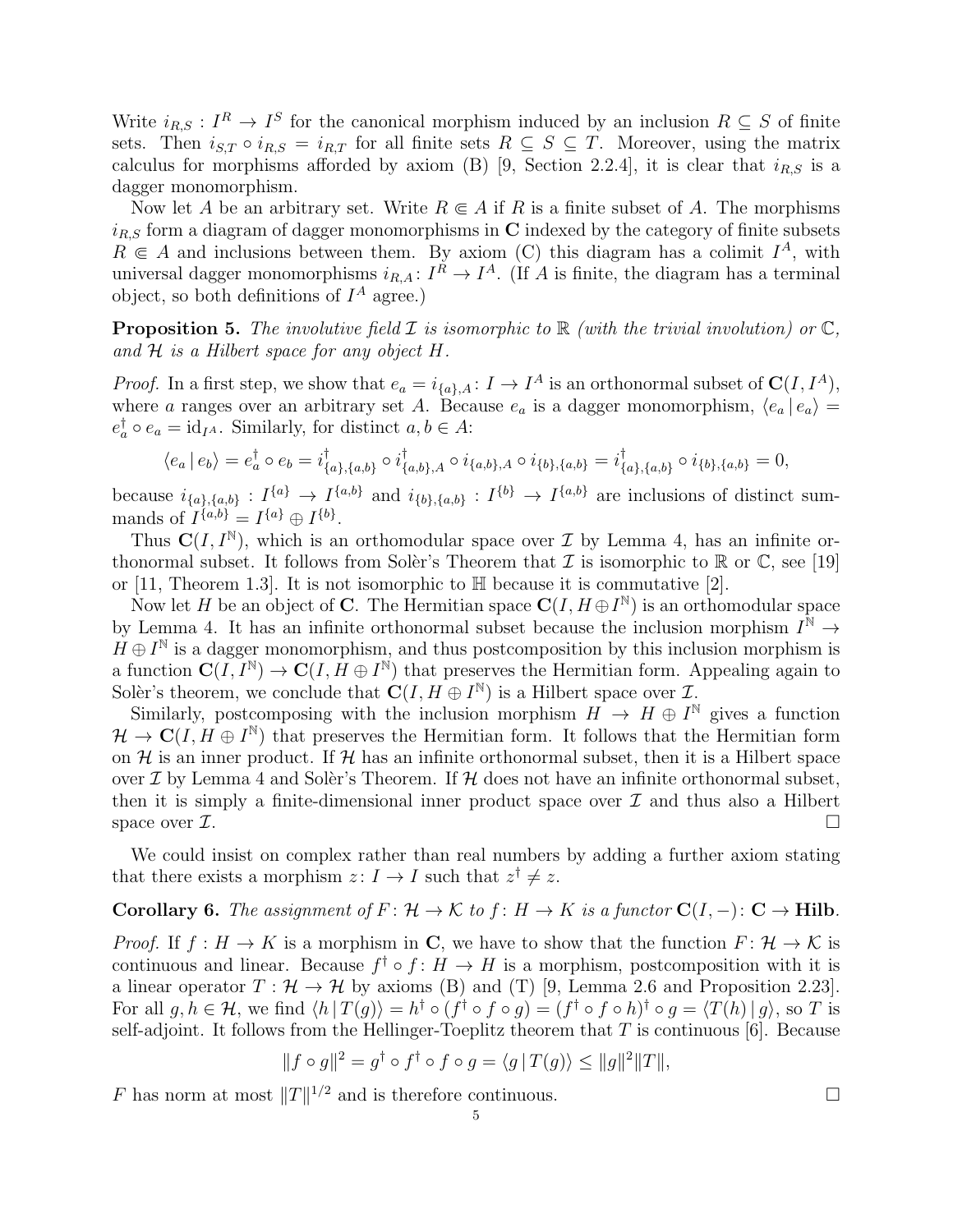### 5. Bases

We continue the analysis of  $C(I, I^A)$  by showing that the orthonormal set in the proof of Proposition 5 is in fact an orthonormal basis.

**Lemma 7.** For any set A, the dimension of the Hilbert space  $C(I, I^A)$  is the cardinality of A.

*Proof.* Proposition 5 showed that  $e_a = i_{\{a\},A}$ , where a ranges over A, is an orthonormal subset of  $\mathbf{C}(I, I^A)$ . We will show that it is an orthonormal basis. Suppose that a vector  $f : I \to I^A$ is orthogonal to  $e_a$  for all  $a \in A$ . Given  $a \in R \subseteq A$ , we find  $f^{\dagger} \circ i_{R,A} \circ i_{\{a\},R} = f^{\dagger} \circ e_a = 0$ . Because  $i_{\{a\},R}: I \to I^R$  are the coprojections of the coproduct  $I^R$ , therefore  $f^{\dagger} \circ i_{R,A} = 0$  for all  $R \in A$ . The morphism  $f^{\dagger}: I^A \to I$  has a dagger monomorphism ker $(f^{\dagger}): K \to I^A$  as kernel. This gives dagger monomorphisms  $g_R: I^R \to K$  such that  $ker(f^{\dagger}) \circ g_R = i_{R,A}$ , for  $R \in A$ . These form a cocone on the diagram of dagger monomorphisms  $i_{R,S}$  for  $R, S \in A$ : for if  $R \in S \in A$ , then

$$
ker(f^{\dagger}) \circ g_S \circ i_{R,S} = i_{S,A} \circ i_{R,S} = i_{R,A} = ker(f^{\dagger}) \circ g_R,
$$

and because ker( $f^{\dagger}$ ) is a dagger monomorphism therefore  $g_R \circ i_{S,R} = g_R$ .



Therefore there exists a unique mediating morphism  $g: I^A \to K$  with  $g \circ i_{R,A} = g_R$  for all  $R \in A$ . Thus,  $ker(f^{\dagger}) \circ g \circ i_{R,A} = ker(f^{\dagger}) \circ g_R = i_{R,A}$  for all  $R \in A$ , and by the universal property of the colimit  $I^A$ , we conclude  $\ker(f^{\dagger}) \circ g = id_{I^A}$ . It follows that  $\ker(f^{\dagger})$  is an epimorphism, and being a dagger monomorphism, it is a dagger isomorphism. Therefore,  $f^{\dagger} = 0.$ 

Overall, the zero vector is the only one in the Hilbert space  $C(I, I^A)$  that is orthogonal to each vector  $e_a$ , for  $a \in A$ . Thus,  $\{e_a\}_{a \in A}$  is an orthonormal basis of  $\mathbf{C}(I, I^A)$ .

### 6. Equivalence

We are now ready to prove the main result. A functor is a dagger equivalence when it is an equivalence of categories that preserves the dagger of morphisms.

**Theorem 8.** The functor  $C(I, -): C \rightarrow Hilb$  is an equivalence of dagger categories.

*Proof.* Let  $f : H \to K$  be a morphism in C. For all vectors  $h \in H$  and  $k \in K$  axiom (D) shows:

$$
\langle f^{\dagger} \circ k | h \rangle = (f^{\dagger} \circ k)^{\dagger} \circ h = k^{\dagger} \circ f \circ h = \langle k | f \circ h \rangle.
$$

Thus  $\mathbf{C}(I, f^{\dagger}) = \mathbf{C}(I, f)^{\dagger}$ , that is,  $\mathbf{C}(I, -)$  is a dagger functor.

If morphisms  $f, g : H \to K$  satisfy  $\mathbf{C}(I, f) = \mathbf{C}(I, g)$ , then  $f \circ h = g \circ h$  for all vectors  $h \in \mathcal{H}$ , so  $f = g$  by axiom (T). Therefore,  $\mathbf{C}(I, -)$  is faithful.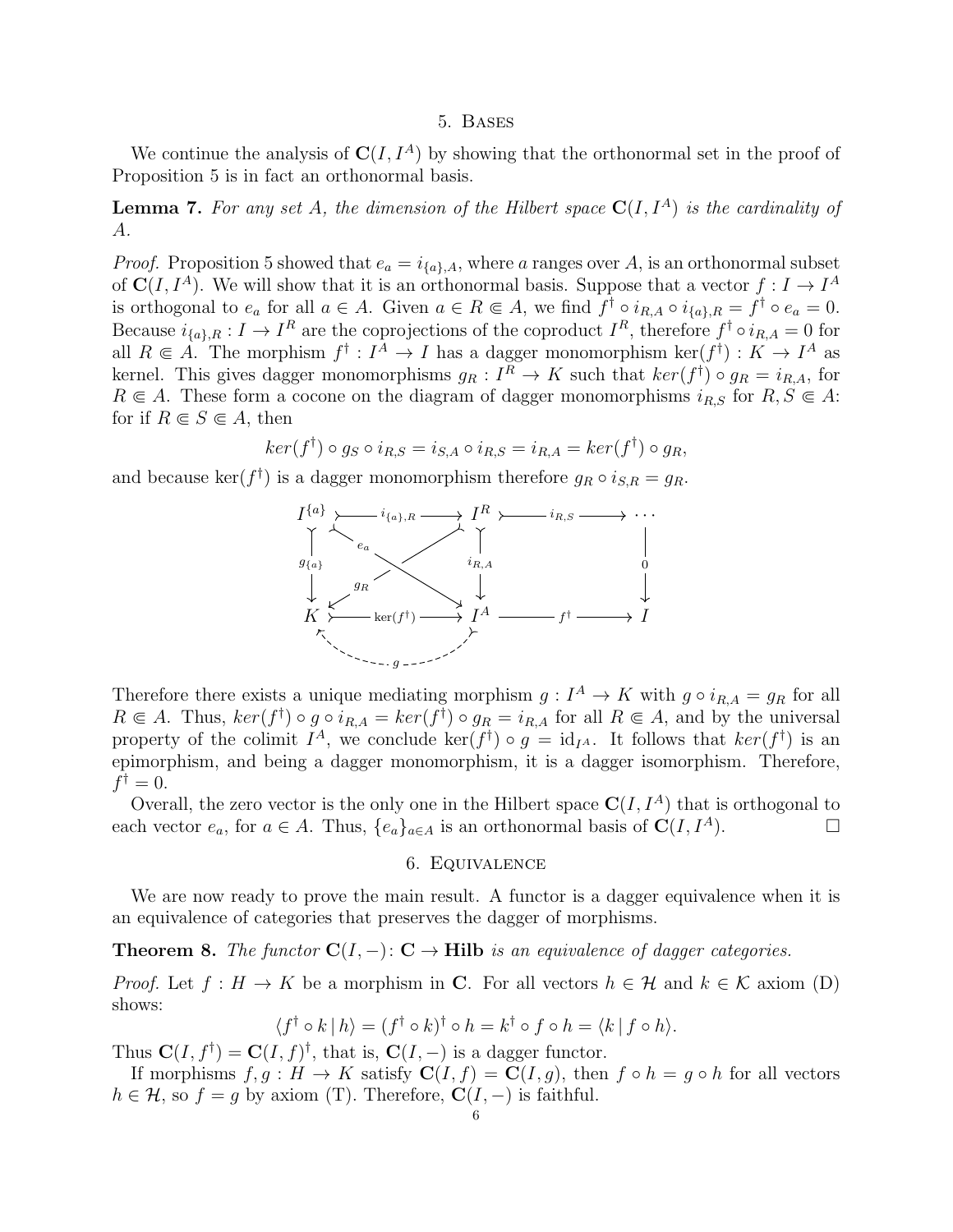Assume  $\dim(\mathcal{H}) \leq \dim(\mathcal{K})$ , and let  $U: \mathcal{H} \to \mathcal{K}$  be a linear isometry. Choose an orthonormal basis  $\{h_a\}_{a\in A}$  for the Hilbert space H. Because U is an isometry, the vectors  $k_a = U(h_a)$ form an orthonormal subset of the Hilbert space  $K$ .

Extending the dagger monomorphisms  $h_a: I \to H$  and  $k_a: I \to K$  for finite subsets  $R \in A$  to dagger monomorphisms  $h_R : I^R \to H$  and  $k_R : I^R \to K$  using axiom (B) gives two cocones on the diagram  $i_{R,S}$ . Thus by axiom (C) there are unique mediating dagger monomorphisms  $h_A: I^A \to H$  and  $k_A: I^A \to K$  satisfying  $h_A \circ e_a = h_a$  and  $k_A \circ e_a = k_a$  for all  $a \in A$ , where  $e_a = i_{\{a\},A}$  as before.

Define  $u = k_A \circ h_A^{\dagger}$  $A^{\dagger}$  :  $H \to K$ . For each  $a \in A$  then:

$$
\mathbf{C}(I, u)(h_a) = k_A \circ h_A^{\dagger} \circ h_a = k_A \circ h_A^{\dagger} \circ h_A \circ e_a = k_A \circ e_a = k_a = U(h_a).
$$

Because  $\{h_a\}_{a\in A}$  is an orthonormal basis of the Hilbert space H, we conclude that  $\mathbf{C}(I, u) =$ U.

Any continous linear function  $\mathcal{H} \to \mathcal{K}$  is a linear combination of isometric ones, because we have assumed that  $\dim(\mathcal{H}) \leq \dim(\mathcal{K})$ . It follows that each continuous linear function  $F: \mathcal{H} \to \mathcal{K}$  is the image of a linear combination of morphisms  $H \to K$  under the functor  $C(I, -)$ , which is linear on morphisms by axiom (B). Therefore, there exists a morphism  $f: H \to K$  such that  $\mathbf{C}(I, f) = F$ . Combining this fact for  $\dim(\mathcal{H}) \leq \dim(\mathcal{K})$  with the fact that the functor  $C(I, -)$  preserves daggers, we conclude that the functor is full.

Finally, the functor  $C(I, -)$  is essentially surjective by Lemma 7. Being a full, faithful and essentially surjective dagger functor, it is an equivalence of dagger categories.  $\Box$ 

Because equivalences preserve colimits, it follows directly that the functor  $\mathbf{C}(I, -): \mathbf{C} \rightarrow$ **Hilb** preserves all the structure concerned in axioms  $(D)$ ,  $(B)$ ,  $(E)$ ,  $(K)$ , and  $(C)$ .

#### 7. Tensor products

Finally, we prove that the equivalence  $C(I, -) : C \to Hilb$  also preserves the tensor products of axiom (T).

For objects H and K, the function  $\mathcal{H} \times \mathcal{K} \to \mathbb{C}(I, H \otimes K)$  given by  $(h, k) \mapsto h \otimes k$  is bilinear by axioms (B) and (T), see [9, Lemma 3.6, Corollary 3.20, and Lemma 3.22]. It is also bounded as a bilinear map because

$$
||h \otimes k||^2 = \langle h \otimes k | h \otimes k \rangle = (h \otimes k)^{\dagger} \circ (h \otimes k)
$$
  
=  $(h^{\dagger} \circ h) \otimes (k^{\dagger} \circ k) = \langle h | h \rangle \cdot \langle k | k \rangle = ||h||^2 \cdot ||k||^2$ 

where we suppressed the isomorphism  $I \otimes I \simeq I$ . This defines a continuous linear function:

(4) 
$$
M_{H,K}: \mathcal{H} \otimes \mathcal{K} \to \mathbf{C}(I, H \otimes K) h \otimes k \mapsto h \otimes k.
$$

Here the tensor product on the left-hand side is that of Hilbert spaces, whereas the tensor product on the right-hand side is the monoidal structure of C.

Lemma 9. The continuous linear functions of (4) are unitary and form the components of a natural transformation from the functor  $\mathbf{C}(I, -) \otimes \mathbf{C}(I, -) : \mathbf{C} \times \mathbf{C} \to \mathbf{Hilb}$  to the functor  $C(I, -\otimes -): C \times C \rightarrow Hilb.$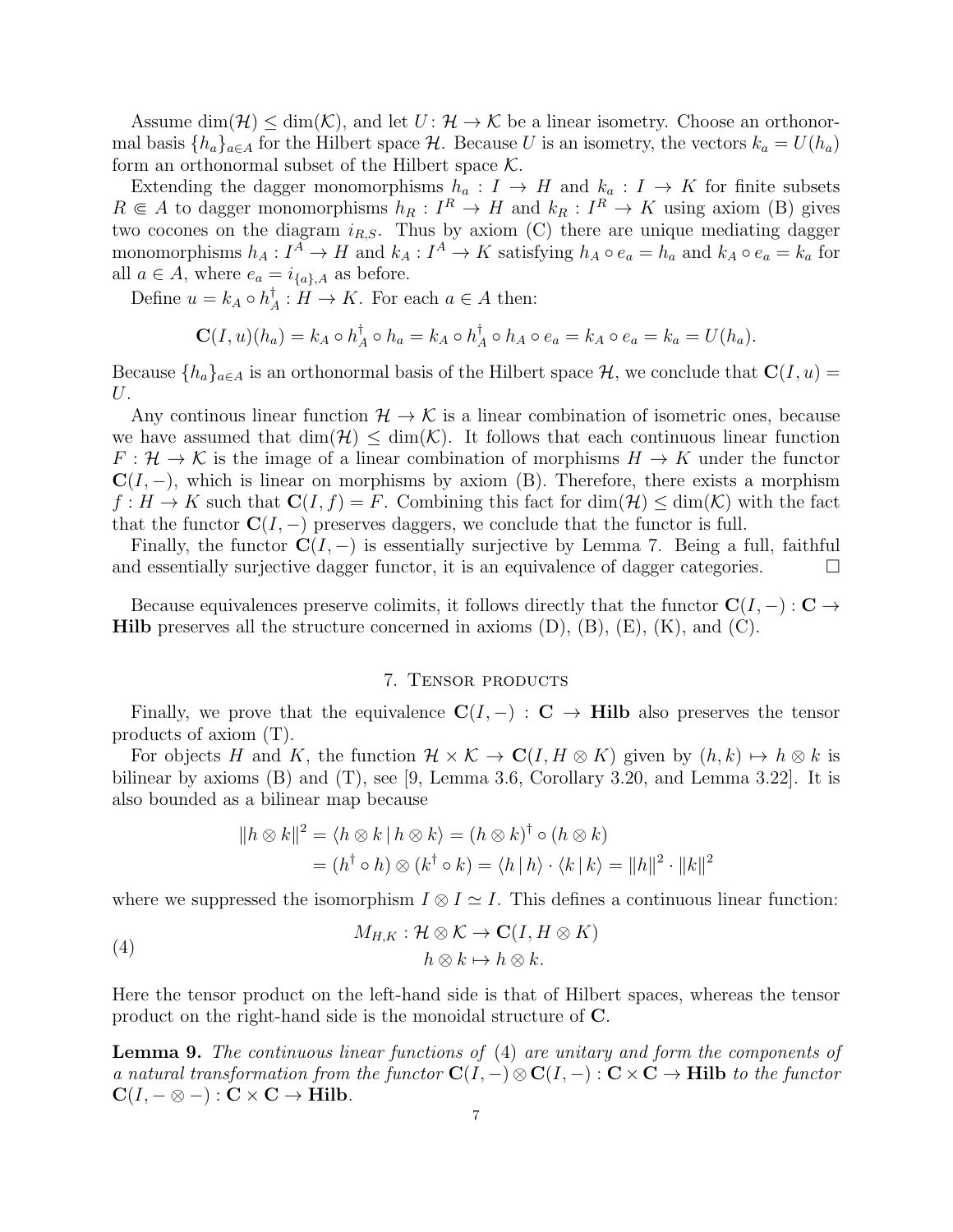*Proof.* If  $\{h_a\}_{a\in A}$  is an orthonormal basis of H and  $\{k_b\}_{b\in B}$  is an orthonormal basis of K, then  $\{h_a \otimes k_b\}_{(a,b)\in A\times B}$  is an orthonormal basis of  $\mathbf{C}(I, H) \otimes \mathbf{C}(I, K)$ . Furthermore,  ${h_a \otimes k_b}_{(a,b)\in A\times B}$  is an orthonormal subset of  $\mathbb{C}(I, H \otimes K)$ . So  $M_{H,K}$  maps an orthonormal basis to an orthonormal set. It is therefore an isometry, and its range is a closed subspace of  $\mathbf{C}(I, H \otimes K)$ . Suppose there were a nonzero vector f orthogonal to  $h \otimes k$  for all  $h \in \mathcal{H}$  and  $k \in \mathcal{K}$ . In other words,  $f^{\dagger} \circ (h \otimes k) = \langle f | h \otimes k \rangle = 0$ . It would then follow from axiom (T) that  $f^{\dagger} = 0$ , contradicting our choice of f. Therefore,  $M_{H,K}$  is surjective, and hence unitary.

If  $f : H_1 \to H_2$  and  $g : K_1 \to K_2$  are morphisms of C, then the following diagram commutes:

$$
\mathbf{C}(I, H_1) \otimes \mathbf{C}(I, K_1) \xrightarrow{M_{H_1, K_1}} \mathbf{C}(I, H_1 \otimes K_1)
$$
  
\n
$$
\mathbf{C}(I, J) \otimes \mathbf{C}(I, g) \downarrow \qquad \qquad \downarrow \mathbf{C}(I, K_2) \longrightarrow \mathbf{C}(I, H_2 \otimes K_2)
$$

Indeed, for all  $h \in \mathcal{H}_1$  and  $k \in \mathcal{K}_1$ :

$$
\mathbf{C}(I, f \otimes g)(M_{H_1,K_1}(h \otimes k)) = \mathbf{C}(I, f \otimes g)(h \otimes k) = (f \circ h) \otimes (g \circ k)
$$
  
= 
$$
\mathbf{C}(I, f)(h) \otimes \mathbf{C}(I, g)(k) = M_{H_2,K_2}(\mathbf{C}(I, f)(h) \otimes \mathbf{C}(I, g)(k))
$$
  
= 
$$
M_{H_2,K_2}((\mathbf{C}(I, f) \otimes \mathbf{C}(I, g))(h \otimes k)).
$$

Therefore, the unitary linear functions  $M_{H,K}$  are natural in H and K.

Recall that a (dagger) functor is symmetric monoidal when it preserves (the dagger and) the tensor product up to a natural (dagger) isomorphism that respects the (dagger) isomorphisms  $(H \otimes K) \otimes L \simeq H \otimes (K \otimes L)$  and  $H \otimes K \simeq K \otimes H$  and that respects the tensor unit I up to (dagger) isomorphism  $[3, \text{Section 2.4}]$ . If a symmetric monoidal functor is an equivalence, then its adjoint is automatically also symmetric monoidal.

# **Theorem 10.** The functor  $C(I, -): C \to Hilb$  is a symmetric monoidal dagger equivalence.

*Proof.* After Theorem 8, it suffices to show that the functor  $C(I, -)$  together with the natural transformation M of Lemma 9 and the identity operator E on  $\mathcal I$  is a symmetric monoidal functor. By construction, the Hilbert space  $C(I, I)$  is just the field  $I$  considered as a Hilbert space over itself, and so E is a dagger isomorphism from the value of the functor  $\mathbf{C}(I, -)$  at I to the tensor unit of  $\text{Hilb}_{\mathcal{I}}$ .

Write  $b_{H,K}$ :  $H \otimes K \to K \otimes H$  for the symmetry of **C**, and  $B_{H,K}$ :  $H \otimes K \to K \otimes H$  for that of **Hilb**. For each pair of objects  $H$  and  $K$  of  $C$ , the symmetry diagram

$$
\mathcal{H} \otimes \mathcal{K} \xrightarrow{\qquad B_{\mathcal{H},\mathcal{K}}} \mathcal{K} \otimes \mathcal{H}
$$
\n
$$
\downarrow^{M_{H,K}} \downarrow \qquad \qquad \downarrow^{M_{K,H}}
$$
\n
$$
\mathbf{C}(I, H \otimes K) \xrightarrow{\qquad \qquad } \mathbf{C}(I, h_{H,K}) \rightarrow \mathbf{C}(I, K \otimes H)
$$

commutes because for all  $h \in \mathcal{H}$  and  $k \in \mathcal{K}$ :

$$
M_{K,H}(B_{\mathbf{C}(I,H),\mathbf{C}(I,K)}(h \otimes k)) = M_{K,H}(k \otimes h) = k \otimes h = b_{H,K} \circ (h \otimes k)
$$
  
= 
$$
\mathbf{C}(I, b_{H,K})(h \otimes k) = \mathbf{C}(I, b_{H,K})(M_{H,K}(h \otimes k)).
$$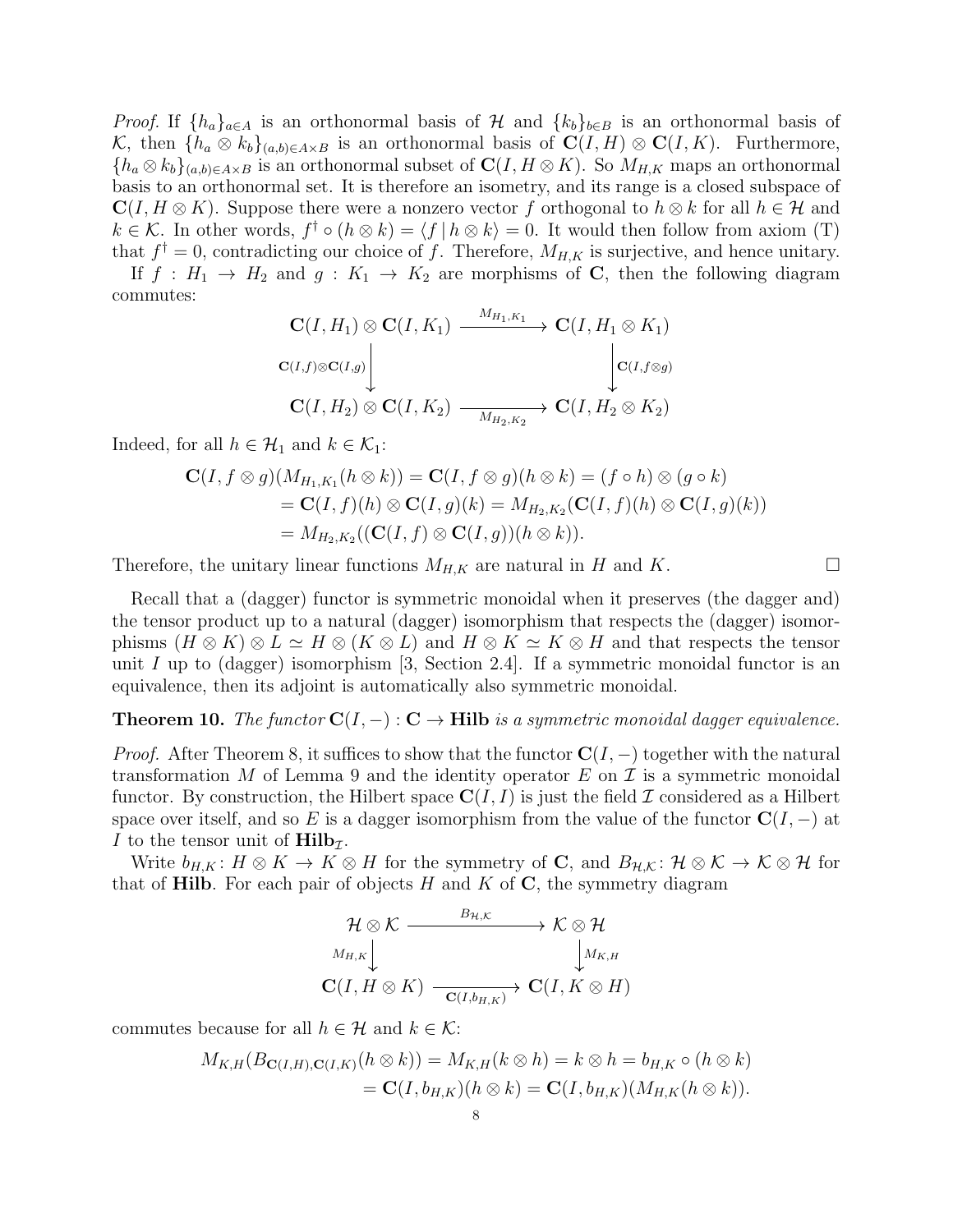Similarly, writing  $a_{H,K,L} : (H \otimes K) \otimes L \to H \otimes (K \otimes L)$  and  $A_{H,K,L} : (\mathcal{H} \otimes K) \otimes L \to$  $\mathcal{H} \otimes (\mathcal{K} \otimes \mathcal{L})$  for the associators of **C** and **Hilb**, the diagram

$$
(\mathcal{H}\otimes\mathcal{K})\otimes\mathcal{L} \xrightarrow{\qquad A_{\mathcal{H},\mathcal{K},\mathcal{L}}}\mathcal{H}\otimes(\mathcal{K}\otimes\mathcal{L})
$$
\n
$$
\downarrow_{H,\mathcal{K}}\otimes\mathrm{id}_{\mathcal{L}}\downarrow\qquad\qquad\downarrow_{\mathrm{id}_{\mathcal{H}}\otimes M_{K,L}}\n\mathbf{C}(I, H\otimes K)\otimes\mathcal{L}\qquad\qquad\mathcal{H}\otimes\mathbf{C}(I, K\otimes L)\downarrow_{H_{\mathcal{H}}\otimes\mathcal{K}}\n\downarrow_{\mathcal{H}_{\mathcal{H}}\otimes\mathcal{L}}\n\mathbf{C}(I, (H\otimes K)\otimes L)\xrightarrow{\qquad \qquad \qquad }\mathbf{C}(I, H\otimes (K\otimes L))
$$

commutes because for all  $h \in \mathcal{H}$ ,  $k \in \mathcal{K}$  and  $l \in \mathcal{L}$ :

$$
M_{H,K\otimes L}(\text{id}\otimes M_{K,L}(A_{\mathcal{H}\otimes K,\mathcal{L}}((h\otimes k)\otimes l))) = M_{H,K\otimes L}(\text{id}\otimes M_{K,L}(h\otimes (k\otimes l)))
$$
  
=  $h\otimes (k\otimes l) = a_{H,K,L}\circ ((h\otimes k)\otimes l) = \mathbf{C}(I,a_{H,K,L})((h\otimes k)\otimes l)$   
=  $\mathbf{C}(I,a_{H,K,L})(M_{H\otimes K,L}((M_{H,K}\otimes \text{id})((h\otimes k)\otimes l))).$ 

Thus  $C(I, -)$  is a symmetric monoidal functor.  $\square$ 

Recall that H and  $H^*$  are dagger dual objects when there is a morphism  $f: I \to H^* \otimes H$ making the following diagram commute [9, Definition 3.46]:

$$
H \otimes I \qquad \simeq \qquad H \qquad \simeq \qquad I \otimes H
$$
  
\n
$$
\operatorname{id}_H \otimes f \downarrow \qquad \qquad \uparrow f^{\dagger} \otimes \operatorname{id}_H
$$
  
\n
$$
H \otimes (H^* \otimes H) \simeq (H \otimes H^*) \otimes H \simeq (H^* \otimes H) \otimes H
$$

In Hilb, an object has a dagger dual if and only if it is finite-dimensional [9, Corollary 3.65]. Because monoidal dagger functors preserve dagger dual objects [9, Theorem 3.14], it follows from Theorem 10 that the finite-dimensional Hilbert spaces can be categorically axiomatised within **C** as the dagger dual objects.

### **REFERENCES**

- [1] S. Abramsky and B. Coecke. Handbook of Quantum Logic and Quantum Structures, volume 2, chapter Categorical Quantum Mechanics. Elsevier, 2008.
- [2] J. C. Baez. Division algebras and quantum theory. Foundations of Physics, 42:819–855, 2012.
- [3] P. Etingof, S. Gelaki, D. Nikshych, and V. Ostrik. *Tensor Categories*. American Mathematical Society, 2015.
- [4] P. Ghez, R. Lima, and J. E. Roberts. W<sup>\*</sup>-categories. Pacific Journal of Mathematics, 120:79–109, 1985.
- [5] L. Hardy. Quantum theory from five reasonable axioms. arXiv:0101012, 2001.
- [6] E. Hellinger and O. Toeplitz. Grundlagen für eine Theorie der unendlichen Matrizen. Mathematische Annalen, 69:289–330, 1910.
- [7] C. Heunen. An embedding theorem for Hilbert categories. Theory and Applications of Categories, 13:321–344, 2009.
- [8] C. Heunen and B. Jacobs. Quantum logic in dagger kernel categories. order, 27:177–212, 2010.
- [9] C. Heunen and J. Vicary. Categories for Quantum Theory. Oxford University Press, 2019.
- [10] J. M. Jauch. Foundations of Quantum Mechanics. Addison-Wesley, 1968.
- [11] S. S. Holland Jr. Orthomodularity in infinite dimensions; a theorem of M. Solèr. Bulletin of the American Mathematical Society, 32:205–234, 1995.
- [12] A. Kapustin. Is quantum mechanics exact? Journal of Mathematical Physics, 54:062107, 2013.